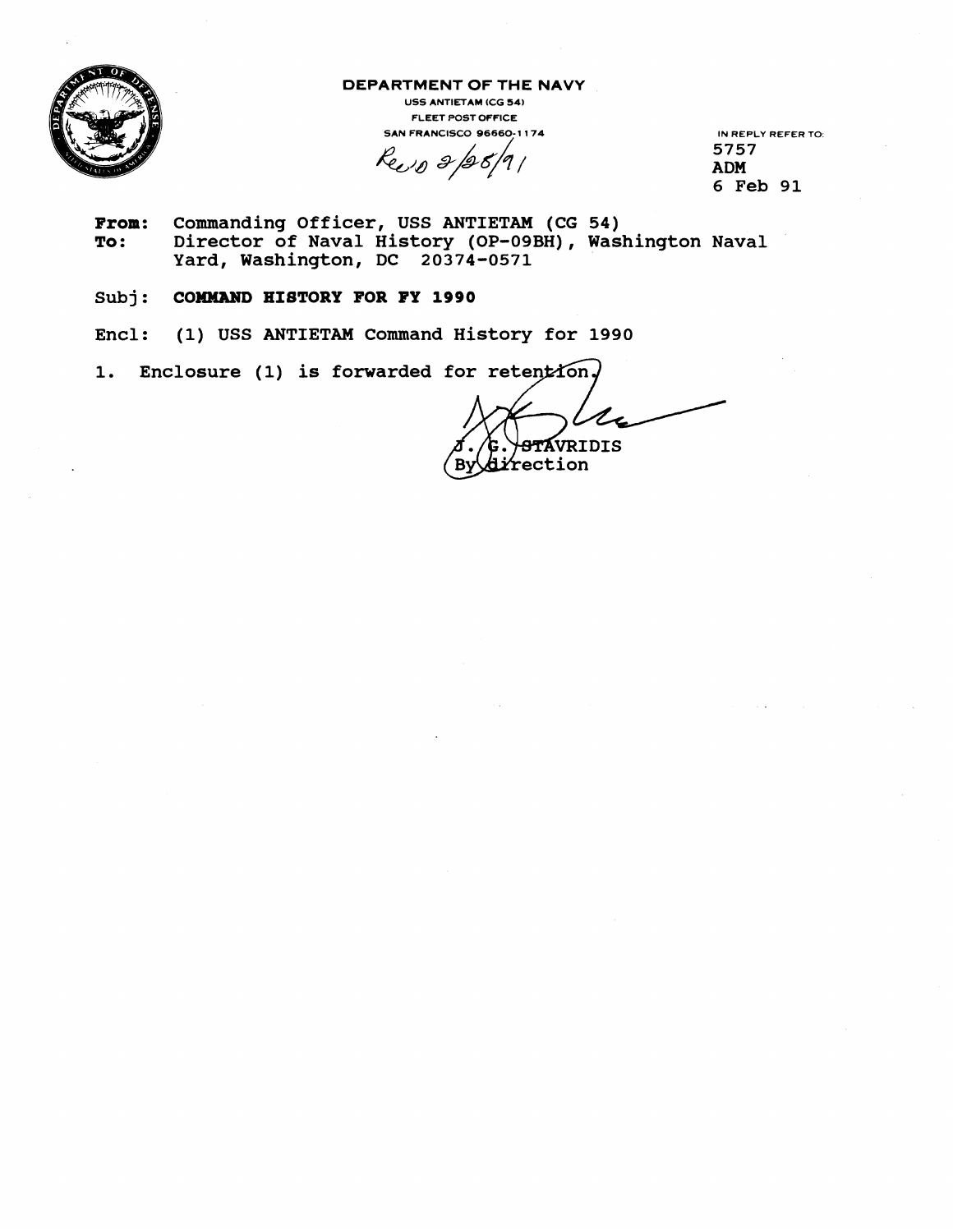# *COMlMAND HISTORY OF*  **USS ANTIETAM (CG-54) 1990**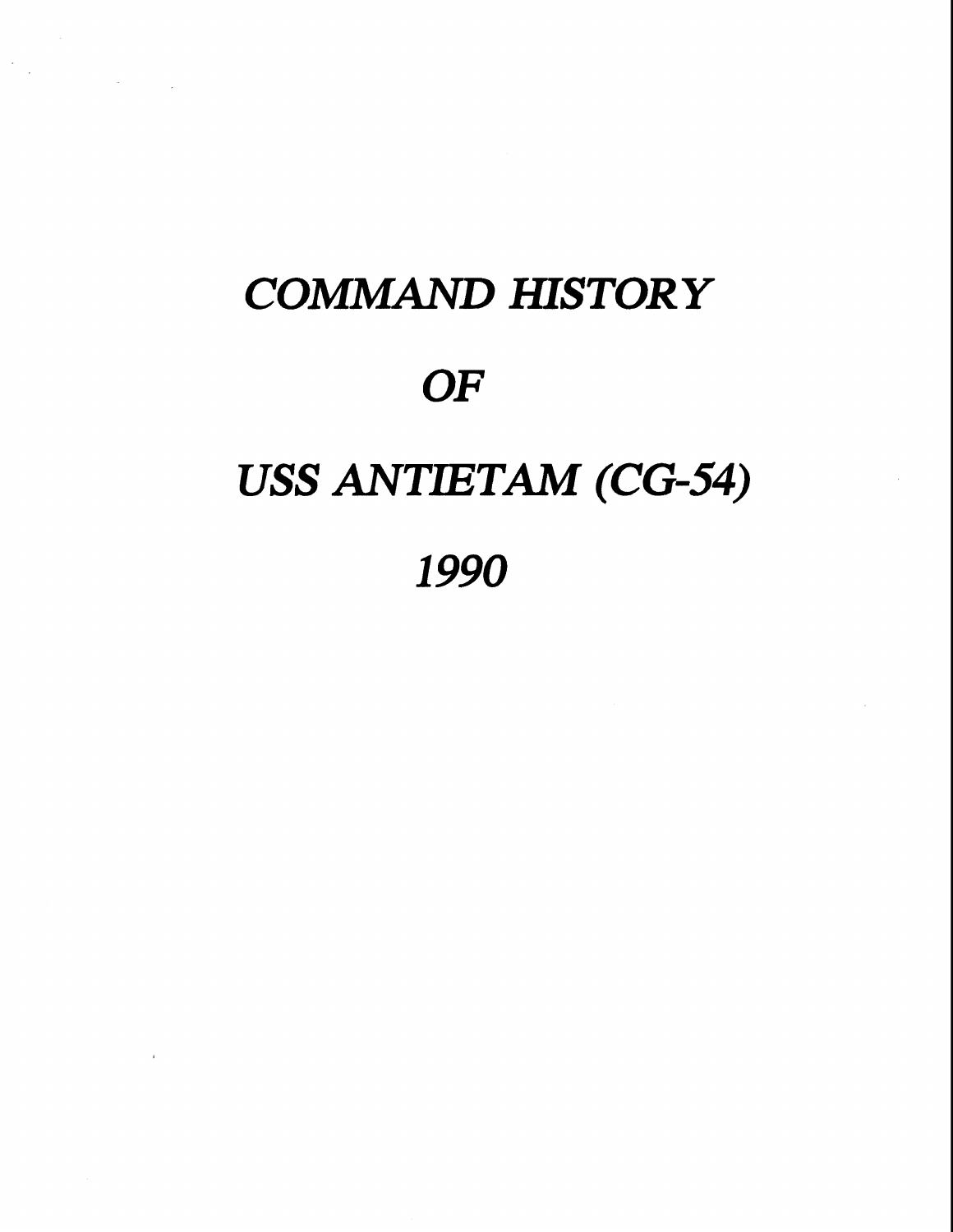## 1. **Command Composition and Organization:**

#### Mission - ANTI-AIR WARFARE ANTI-SURFACE WARFARE ANTI-SUBMARINE WARFARE STRIKE WARFARE

Equipped with the AN/SPY-1A phased array radar, the AEGIS Combat System, and the Mk 41 Vertical Launch System firing the SM-2 Blk **II** missle, ANTIETAM is the Navy's premier Anti-Air Warfare **(AAW)** platform. Combined with the four Large Screen Displays of the AEGIS Display System, a vast array of communications systems, automatic status boards, and seventeen NTDS consoles, **all** coordinated by the AEGIS Combat System, the Command and Control functions are second to none and more than able to support any Battle Group Warfare Commander. Backing up this superb AAW capability, ANTIETAM is equipped with the AN/SQS-53A sonar, the state of the art AN/SQR-19 Towed array Sonar, and the LAMPS Mk **111** helicopter. This gives her unmatched ability to perform both long and short range ASW. Two 5"/54 guns with the highly accurate Mk 86 Gun Fire Control System provide a powerful anti-surface threat. Finally, the combination of the Tomahawk and Harpoon Weapons System complete the picture with the ability to take the fight to our "over-the-horizon" enemies.

Commander-in-Chief, U.S. Pacific Fleet

Administrative Commander, Naval Surface Force, U.S. Pacific Fleet

Commander, Naval Surface Group, Long Beach CA

**Operational** Commander, Third Fleet

Commander, Task Group Three Zero **R** Eight, Three Zero Pt Six, and Three Zero Pt Four

Operational (deployed) Commander, Seventh Fleet

Commander, Task Force Seven Zero

Commander, Task Force One Five Zero

Commander, Task Group Seven Zero **R** Two, Seven Zero Pt Four, Seven Zero Pt Six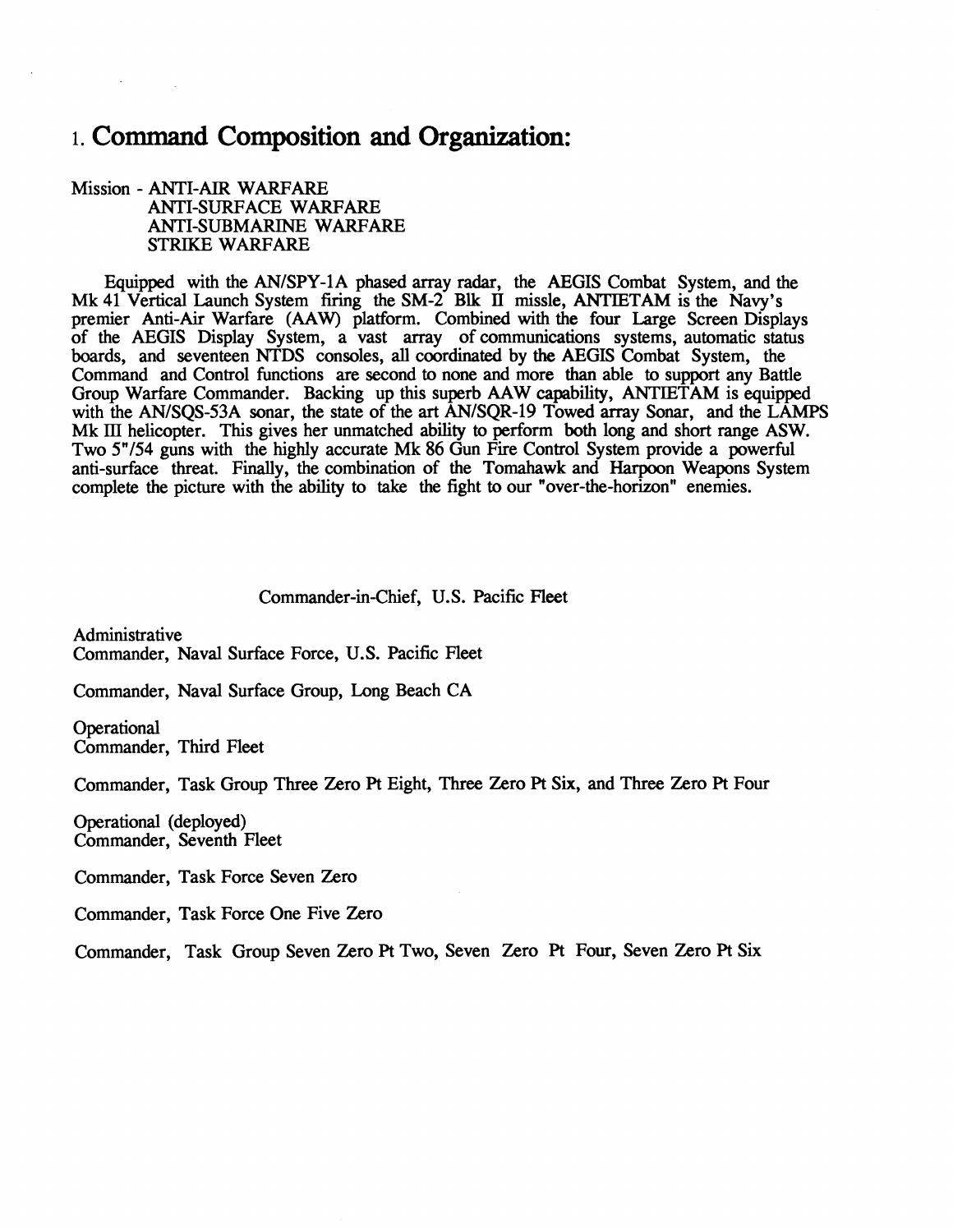As of **31** December **1990:** 

*Commaoding* **Officer CAPT** Lawence **B.** Eddingfield

Executive Officer CDR James G. Stavridis

Engineering Officer LCDR

 $\overline{\phantom{a}}$ 

Supply Officer LCDR<sup>1</sup>

Combat Systems Officer LCDR

Weapons Officer LT|

Operations Officer LT

Homeport: Long Beach, CA

Aircraft assigned during the course of the year: HSL **45** Det **1**  Officer-in-charge: LCDR Aircraft: Lonewolf **45, 50, 51, 53, 54, 55** 

Commanding Officer

Executive Officer

| Operations       | <b>Combat Systems</b>      | Engineering      | Supply           | Nav/Admin        |
|------------------|----------------------------|------------------|------------------|------------------|
| <b>Divisions</b> | <b>Divisions</b>           | <b>Divisions</b> | <b>Divisions</b> | <b>Divisions</b> |
| OC               | CА                         |                  | $S-1$            | $N\!X$           |
| <b>OD</b>        | CЕ                         | E                | $S-2$            |                  |
| <b>OE</b>        | $\mathop{\rm CG}\nolimits$ | R                | $S-3$            |                  |
| ΟI               | CM                         | MP               | $S-4$            |                  |
|                  | CS                         |                  |                  |                  |
|                  | ~т                         |                  |                  |                  |

### **OPERATIONS DEPARTMENT**

OC Division: Communications - LTJG OD Division: Deck - LTJG OE Division: Electronic Warfare/Crypto - CW02 01 Division: Combat Information - LT **ENS**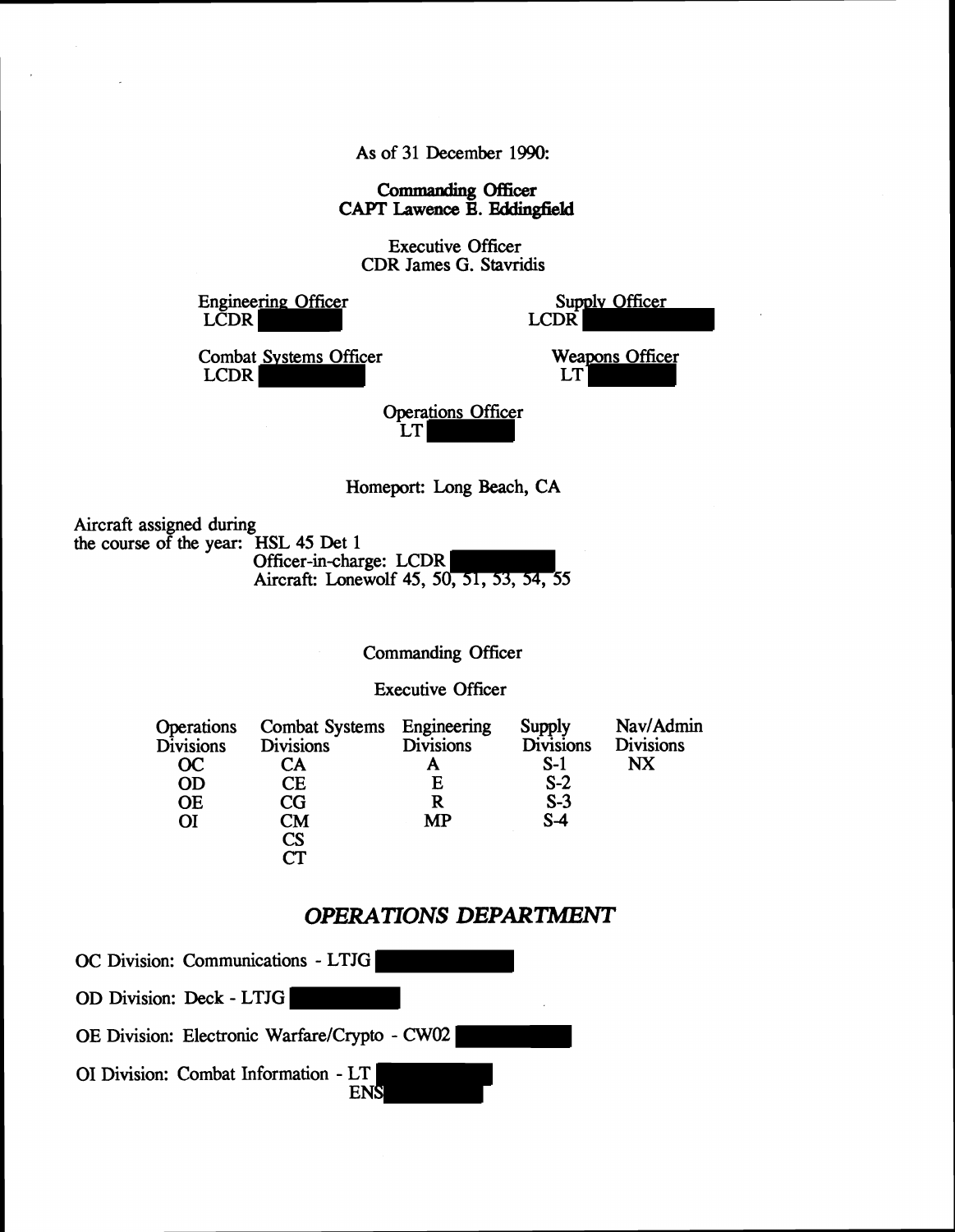## *COMBAT SYSTEMS DEPARTlMENT*



## **ENGINEERING DEPARTMENT**



S-4 Division: Disbursing - ENS

## NAVIGATION/ADMINISTRATION DEPARTMENT

**NX** Division: Administration - LT  $LT(jg)$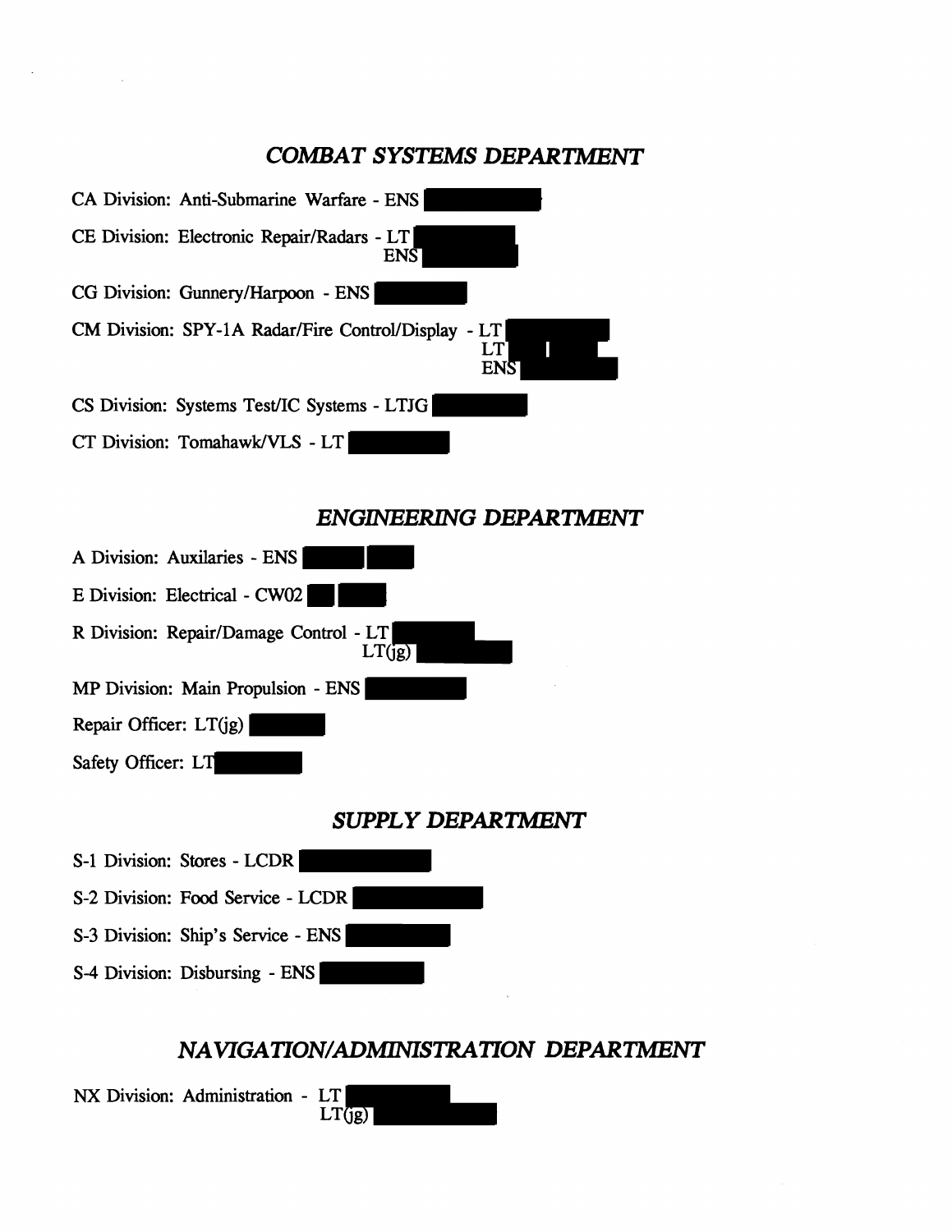**2. CHRONOLOGY:** 

| <b>DATE</b>      | <b>EVENT</b>                                                                                        |
|------------------|-----------------------------------------------------------------------------------------------------|
| 08 JAN-06 MAR    | <b>SRA Long Beach</b>                                                                               |
| <b>08 JAN</b>    | <b>AWARDED "BEST OF THE BEST"</b><br>Midshipman Cruise Commendation by<br><b>COMNAVSURFPAC</b>      |
| <b>20 MAR</b>    | SVTT/LAMPS DROP TORPEX - Direct Hit                                                                 |
| <b>22 MAR</b>    | 105%<br>NGFS FIREX - scored outstanding,                                                            |
| 09-23 APR        | READIEX 90-1A - AAWC                                                                                |
| 27 APR - 10 MAY  | RIMPAC 90-1 - AAWC                                                                                  |
| 09-10 MAY        | Mobile Sea Range - AAWC for Battle Force<br>X-Ray                                                   |
| <b>14 MAY</b>    | CMTQT - passed                                                                                      |
| 15-18 MAY        | Conducted tactical evaluation of Silent Spear<br>and SPY-1A satellite vulnerability                 |
| 16-17 MAY        | Combat Systems Assessment - passes                                                                  |
| 20 JUNE - 20 DEC | Deployed to Indian Ocean and Western<br>Pacific and Persian Gulf as AAWC                            |
| 01-03 JUL        | Battle Group Evaluation - evaluated<br>outstanding in AAW                                           |
| 03-04 JUL        | INPT Pearl Harbor, Hawaii                                                                           |
| 13 JUL           | Received COMNAVSURFGRU Long Beach<br>Surface Ship Safety Award for period<br>01 JAN - $30$ Jun $90$ |
| 19 JUL           | Received TOP Honors for PACFLT and<br>Second Place Navy wide in NEY Competition                     |
| 19-22 JUL        | <b>INPT</b> Subic Bay, PI                                                                           |
| 31 JUL           | <b>WOG Day</b>                                                                                      |
| 02 AUG           | Directed to proceed at best speed to<br>Arabian Gulf following Iraqi invasion of Kuwait             |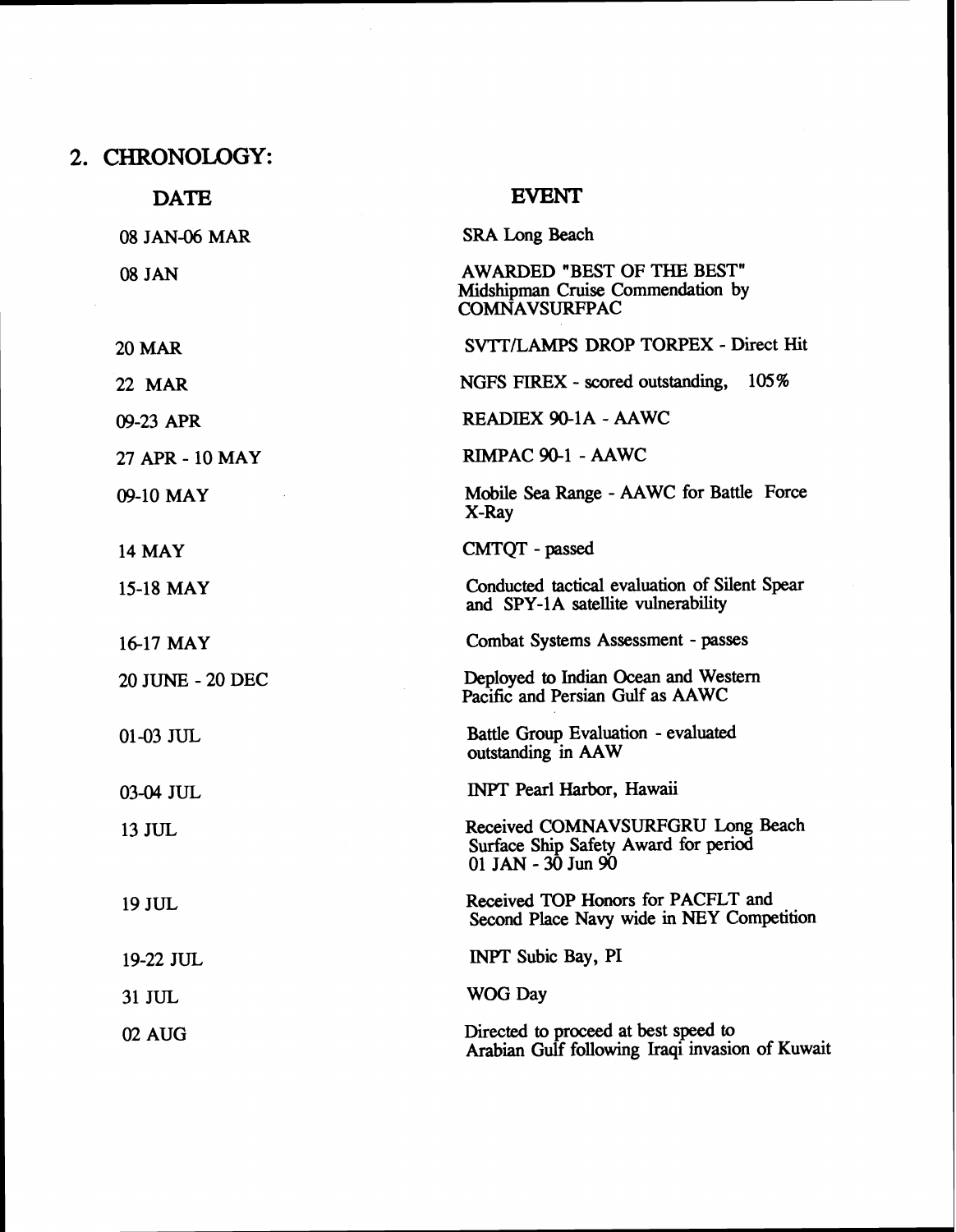| 07 AUG          | First NON-MEF Deployer to enter the<br>Arabian Gulf                                                                                                                                                                                                                                        |
|-----------------|--------------------------------------------------------------------------------------------------------------------------------------------------------------------------------------------------------------------------------------------------------------------------------------------|
| 09 AUG - 01 NOV | <b>Operation Desert Shield - Served as</b><br>AAWC, FTC, EWC, EMCAP Coordinator,<br>while assigned to COMIDEASTFOR<br>Maritime Interception Force. Conducted<br>over 150 Maritime Interceptions in the Arabian<br>Gulf in support of United Nations Security<br><b>Council Resolutions</b> |
| 09 AUG - 01 NOV | Controlled 2,500 Sorties, Conducted<br>over 1,550 intercepts while on<br>station as an AAW Picket in the<br>Northern Persian Gulf<br>Over 4,000 Hours of Air Control                                                                                                                       |
| <b>17 AUG</b>   | Hosted BGEN Glossen, Deputy<br>Commander, Task Force Middle East                                                                                                                                                                                                                           |
| <b>21 AUG</b>   | Accidental electrical shock death of<br>EM3 Daniel M. Jones, USN                                                                                                                                                                                                                           |
| <b>26 AUG</b>   | Hosted RADM Fogarty, Commander,<br>Middle East Force                                                                                                                                                                                                                                       |
| 01-02 SEP       | <b>INPT Sitrah, Bahrain</b>                                                                                                                                                                                                                                                                |
| 06 SEP          | Hosted VADM Mauz, Commander, US<br><b>Naval Forces Central Command</b>                                                                                                                                                                                                                     |
| 17-19 SEP       | <b>INPT Dubai, UAE</b>                                                                                                                                                                                                                                                                     |
| <b>26 SEP</b>   | Hosted VADM Mauz, Commander, US<br>Naval Forces Central Command; LTGEN<br>Horner, Commander USAF Central<br>Command; LTGEN Olsen, Deputy<br>Commander, USAF Central Command;<br>RADM Wright, Commander, Liaison<br>Group, Riyadh                                                           |
| 31 SEP          | Published in the Naval Institute's<br>PROCEEDINGS, "Aegis in the Third World."                                                                                                                                                                                                             |
| 03-06 OCT       | INPT Abu Dhabi, UAE                                                                                                                                                                                                                                                                        |
| 17-19 OCT       | <b>INPT Mina Sulman, Bahrain</b>                                                                                                                                                                                                                                                           |
| 28-29 OCT       | <b>INPT Mina Sulman, Bahrain</b>                                                                                                                                                                                                                                                           |
| 11-14 NOV       | <b>INPT</b> Singapore                                                                                                                                                                                                                                                                      |
| <b>08 NOV</b>   | Advanced to Second Round of FY 91<br><b>NEY Competition</b>                                                                                                                                                                                                                                |

@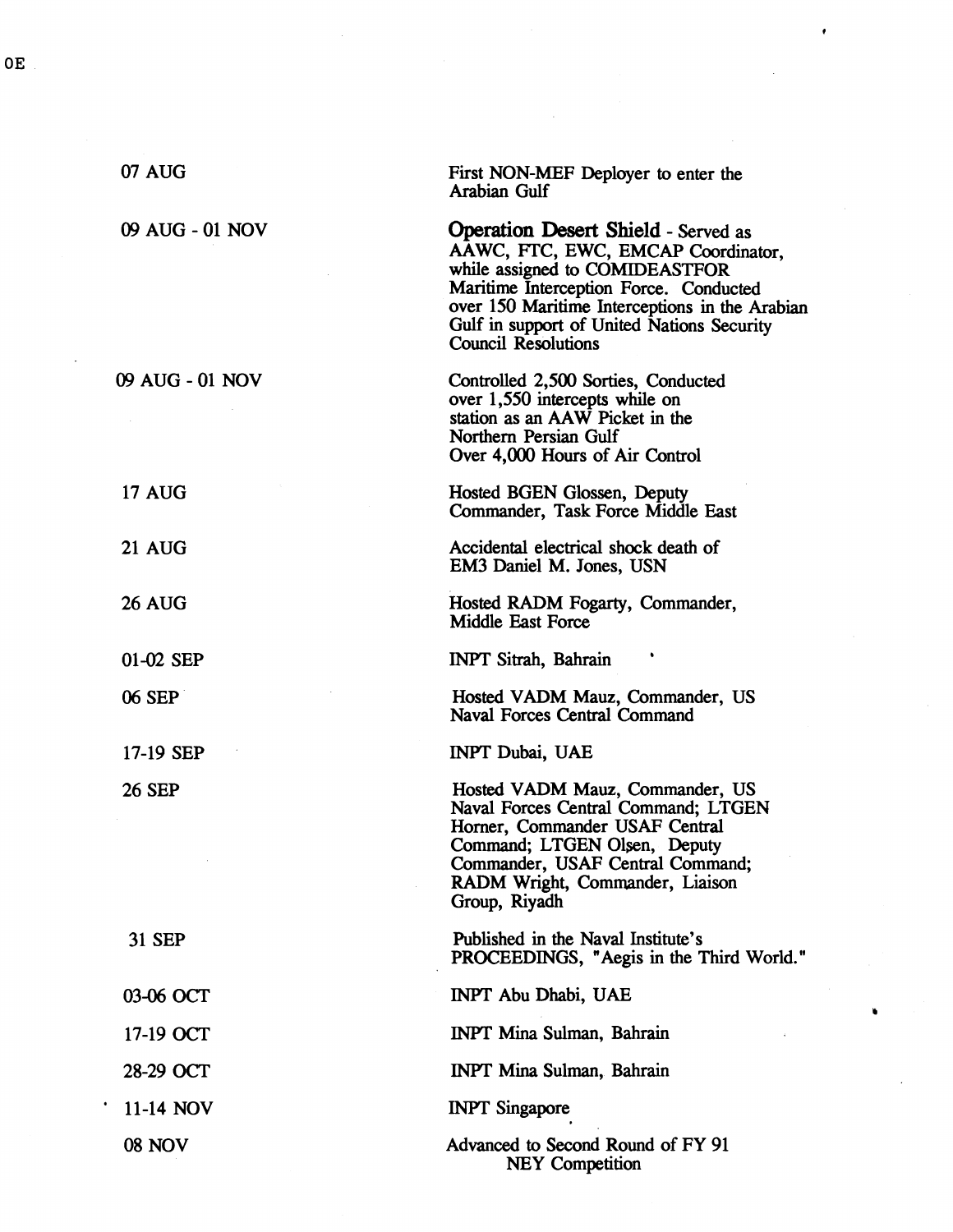| <b>15 NOV</b> | Received COMNAVSURFGRU LB Golden<br>Anchor Award     |
|---------------|------------------------------------------------------|
| <b>15 NOV</b> | Contributed \$23,340 to Combined<br>Federal Campaign |
| 19-23 NOV     | <b>INPT Hong Kong</b>                                |
| 26-28 NOV     | <b>INPT Subic Bay, PI</b>                            |
| 28-29 NOV     | <b>Completed Supply Management</b><br>Assesment      |
| <b>12 DEC</b> | <b>INPT</b> Pearl Harbor, Hawaii                     |
| 12-20 DEC     | Transit back to CONUS w/ Tigers                      |
| <b>20 DEC</b> | Returned from six month deployment                   |

 $\mathcal{L}_{\text{max}}$  and  $\mathcal{L}_{\text{max}}$  . The set of the set of the set of the set of the set of the set of the set of the set of the set of the set of the set of the set of the set of the set of the set of the set of the set of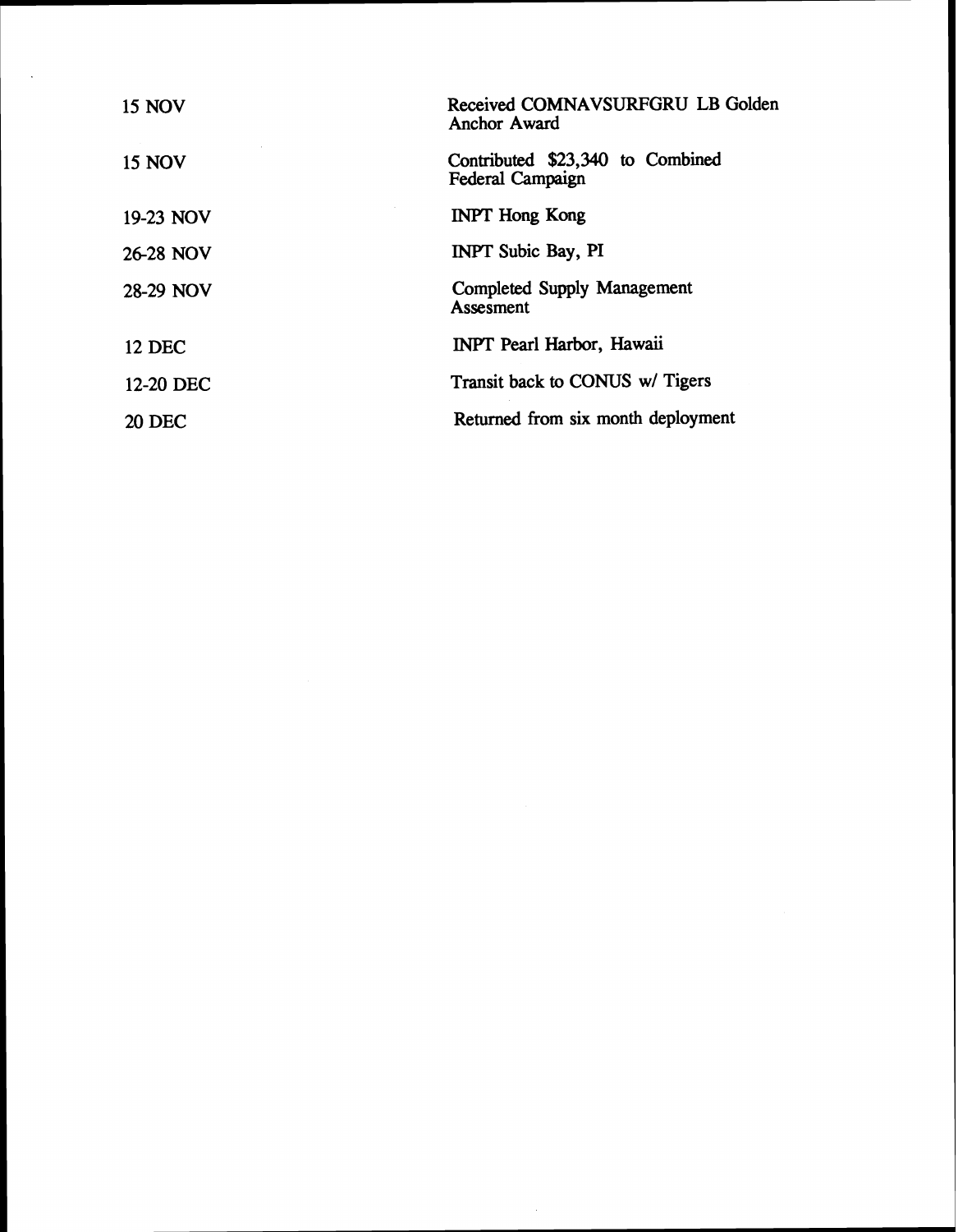## **3. Narrative:**

#### 22 March **Naval Gunfire Support**

Predeployment exercises included Naval Gunfie Support Qualification. ANTIETAM's score on the NGFS range was anexceptional 105.1 percent. With the exception of one excellent grade, all NGFS mission areas were rated outstanding.

#### **09-23 April** *Rerdiex* **90**

ANTIETAM, operating with units of Battle Group Delta, simulated a hostile saturation attack from units of the Soviet Naval Air Arm. As AAWC ANTIETAM coordinated the defensive posture of the Battle Group from Air Force B-52G's. Working with E-3B Sentries (AWAC's), ANTIEAM proved the Battle Group Defense in Depth Concept as it successfully defended against the concentrated attacks of the B-52's.

#### 27 April - 10 May Rimpac 90

For Rimpac 90 ANTIETAM assumed responsibility as AAWC for Battle Force **XRAY,** a joint carrier strike and amphibious assault force composed of both American and Japanese warships. After an opposed amphibious assault, ANTIETAM directed the conduct of a live firing air-to-air and surface-to-air missle exercise at the Mobile Sea Range in the Hawaiian Oparea on 10 May 1990. Three American and two Japanese ships were then assigned by ANTIETAM to engage five inbound drones.

#### 14 May **CMTOT**

Immediately following RIMPAC, ANTIETAM successfully completed a combined Tomahawk and Harpoon Cruise Missile Tactical Qualification, **an** inspection noted for its complexity and difficulty. CMTQT judges the ship's ability to safely and effectively employ cruise missiles in a tactical environment. Specifically, the strike warfare capabilities were examined utilizing scenarios with conventional and nuclear Tomahawk Land Attack Cruise Missiles. CMTQT tests the coordination of the entire surface watch team effect long and short range missiles engagements.

#### 16-17 May Combat Systems Assessment

CSA is a comprehensive review of the entire Combat Systems maintenance, equipment, readiness, and personnel training. ANTIETAM's professionalism and ability impressed the Assessment Team. Material condition and readiness were rated as outstanding.

#### *01* **-03** *July Battle* **Group Evaluation**

During Battle Group Evaluation prior to WESTPAC 90, ANTIETAM was the only Battle Group Delta ship to exercise the employment of surface-to-surface missles, executing short notice tasking using targeting information provided by fixed wing aircraft from Carrier Air Wing Fourteen. The attack was launched while ANTIETAM was performing duties as Antiair Warfare Commander against an active air threat. The attack, combined with strike warfare missions in conjunction with CVW-14, was evaluated as successful, leaving a major enemy surface combatant disabled.

#### 03-04 *July* **Inport Pearl Harbor**

Antietam put into Pearl Harbor for a final goodbye tothe United States prior to deploying out to the Western Pacific. As a liberty port, the crew enjoyed two days and nights in Honolulu including fourth of July festivities.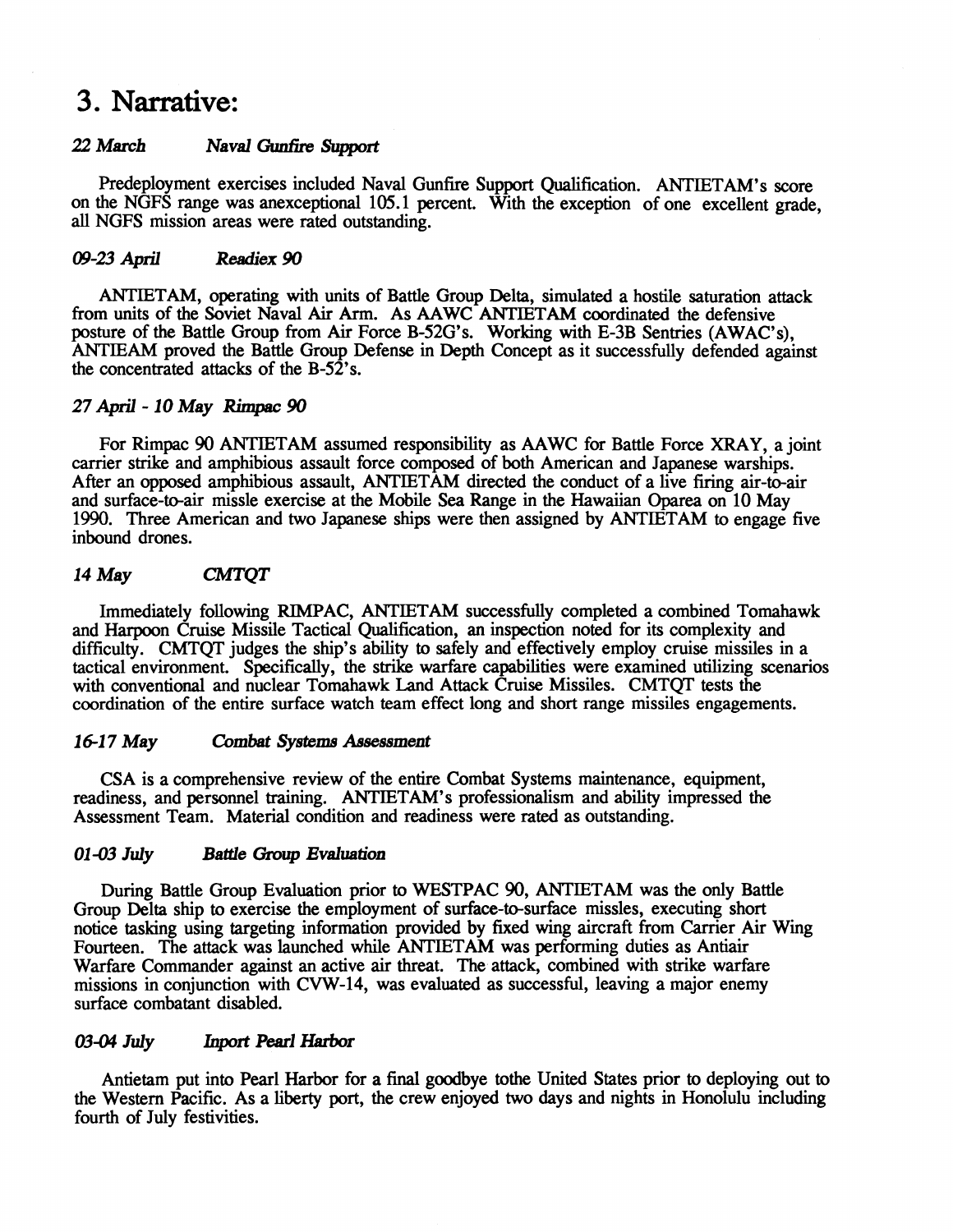#### 12-13 July Damage Control Stand-Up

In order to prepare ANTIETAM'S crew for her role in the Gulf, a self training plan was instituted utilizing a Damage Control Training Team (DCTT). The DCTT consisted of the Executive Officer, Chief Engineer, Damage Control Assistant, and hand picked E-6, E-7, E-8s. Specific days were set aside to formally instruct the members of the crew on all aspects of damage control. As the crews rotated through the individual stations, they were given the opportunity to practice operation of shipboard damage control equipment.

#### 19-22 July **Inport Subic Bay, PI**

Anietam moored in the working port of Subic Bay, PI with the rest of Battle Group Delta in order to utilize her maintenance facilities and resupply her stores. The two day maintenance availability allowed for any required final repairs.

#### **31 July Wog Day**

Having been found worthy of admission into the Kingdom of Neptunis Rex, all of the slimy pollywogs endured the ancient rites of passage and became Trusty Shellbacks. ANTIETAM, in the company of Battle Group Delta, crossed the equator into the Southern Hemisphere in the Indian Ocean at longitude **084** degrees 34 minutes East.

#### 07 Aug - 04 Nov OPERATION DESERT SHIELD

While on patrol in support of Operation Desert Shield, ANTIETAM continued to excel in **all**  warfare areas. ANTIETAM was the first non-Middle East Force deployer to reach the Arabian Gulf in response to Iraq's invasion of Kuwait. During her **three** month deployment in the Arabian Gulf, ANTIEAM built an effective AAW defense in depth of the U.S. and multi-national naval forces in the Arabian Gulf. Data **link** operations with USAF and Royal Saudi Air Force AWACS provided information to ships in the Arabian Gulf, United Arab Emerence, Oman, Bahrainand Saudi Arabia.

ANTIETAM directed the combat air coverage of the Gulf. Initially, 24 hour coverage was provided using U.S. Navy F-14's and FIA-18's flying from the USS INDEPENDENCE. As the build up continued, USAF F-15's provided the majority of the around the clock coverage for the ships. During this time ANTIETAM's air intercept controllers conducted over 2,500 sorties of airborne fighters.

As well, ANTIETAM supported the United Nations Interdiction Operations. While patroling the Arabian Gulf, ANTIETAM intercepted and interrogated over 150 foreign merchant vessels in support of United Nations Resolutions.

#### 01-02 Sepember Inport Bahrain

One of the most critical of our port visits, this stop in Bahrain allowed key ANTIETAM personel to meet with members of the Commander Middle East Force's staff prior to assuming responsibilities as Gulf Wiskey for the newly formed Operation Desert Shield. More importantly, after receiving orders to the Arabian Gulf without being able to stop in Diego Garcia, ANTIETAM remained at sea for over 40 days. The stop in Bahrain allowed for resupply of basic food stuffs and fresh fruits and vegtables.

#### 17-19 **September Inport Dubai, United Arab Emerence**

The liberty port of Dubai proved increadible for gold shopping at the SUK (local market). Definitely some of thehighest quality and lowest prices of gold to be found anywhere.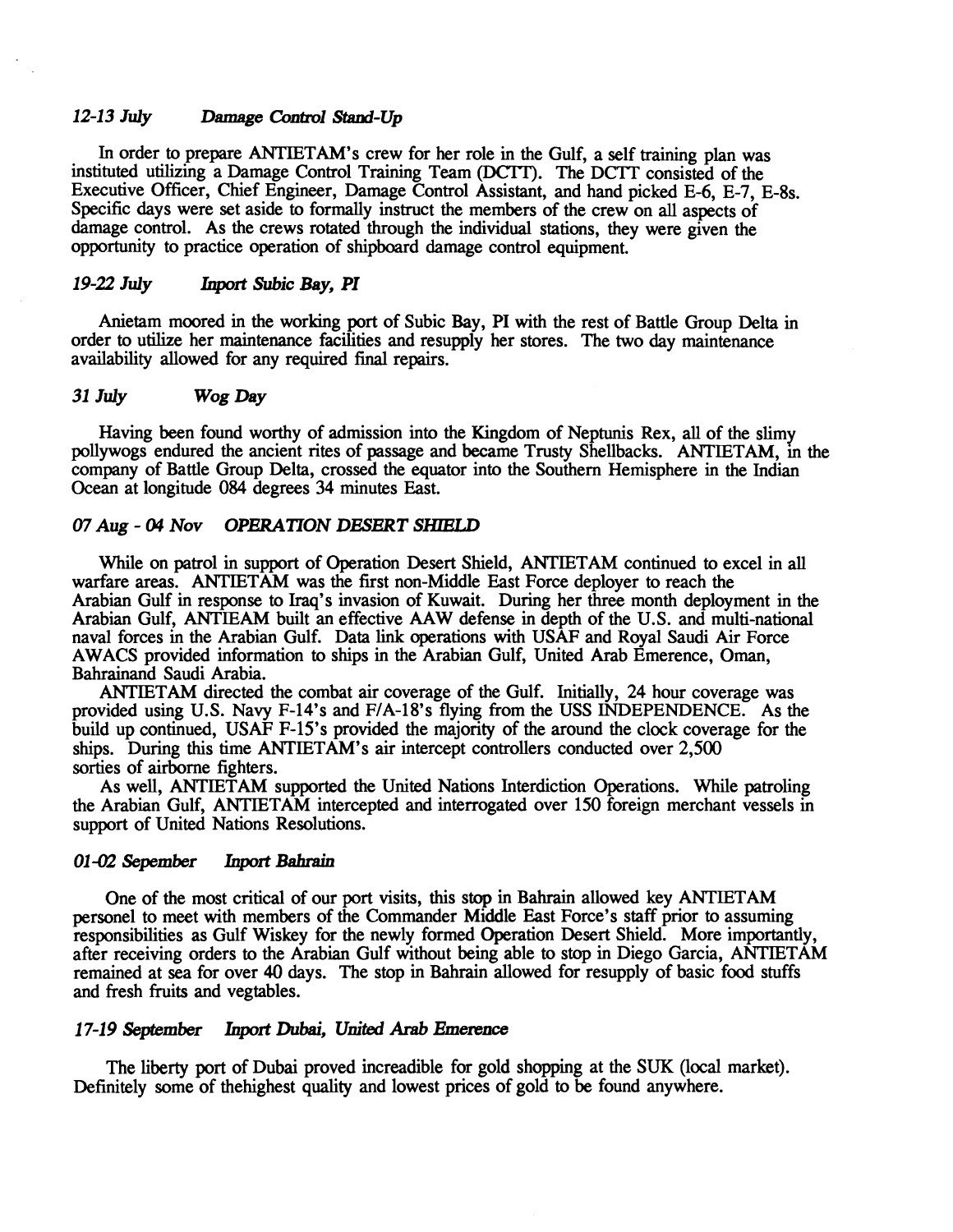#### 03-06 October **Inport Abu Dhabi, United Arab Emerence**

While in the liberty port Abu Dhabi, **ANTIETAM** was visited by the American Ambasador to the United Arab Emerence, Mr. Walker. Members of the wardroom were also invited to the ambassador's for dinner. Members of the crew enjoyed relaxing at the many western hotels situated on the waters of the Gulf.

#### **17-19** *Octolber* **Inport Bahrain**

This short visit back to Bahrain allowed the operations personel the opportunity to prepare for the turn over of Gulf Wiskey to the USS BUNKER **HILL.** ANTIETAM was also able to de-energize defensive systems for the first time since entering the Gulf. A great deal of maintenance was performed during this port visit.

#### **28-29** *October* Inport **Bahrain**

Officially labeled a "working" port visit, ANTIETAM'S crew and officers successfully completed painting the entire superstructure of the ship at a fraction of the cost a shipyard would have charged. The men worked long and hard to ensure that when finished the superstructure looked outstanding.

#### 6 *November safety* **Staod-Up**

In order to better prepare and protect our sailors, ANTIETAM reserved specific days for the review of safety and operating procedures. These training days, coordinated by ANTIETAM'S Safety Officer, allowed for the review of procedures in the areas of flight deck, small boat, navigation, ship handling, flammable liquids, ordnance handling, motorcycle and traffic safety, athletic safety, and drinking and driving.

#### **11 -1** 4 *November* **Inport** *Singapore*

The first stop for Battle Group Delta after leaving the Arabian Gulf, Singapore proved to be an outstanding liberty port. Since prices were relatively expensive compared to the upcoming Hong Kong port visit, most crewmen simply enjoyed the wide variety of food (ranging from fine restaurants to Hawker Stalls) and the slower pace of operations after leaving the Arabian Gulf.

#### **19-23** *November hport Hong Kong*

One of the worlds exciting cities, Hong Kong lived up to her reputation during this port visit by ANTIETAM. Tours of the city and the surrounding provinces were organized for the crew. Crewmen even had the opportunity to travel on a day trip up into China. Many crewmen took advantage of the lower prices and completed their Christmas shopping.

#### **26-28** *November Supply Management Assessment*  **hprt Subic Bay, PI**

The Supply Management Assessment, conducted every 18 months by CornNavSurfPac, is a two day comprehensive assessment of the ship's logistic support system. It evaluates the condition, operation, administration, and accountability of the ship's Supply Department. Level of knowledge, inventory accuracy, record keeping, crew support, and food service were all examined. **ANTIETAM** turned in a Blue "E" performance during our SMA of 2628 November 1990. Grades of excellent were awarded in all functional areas: Level of knowledge; Sustainability; Accountability; and Crew support. This is the first step towards being selected as a finalist by SurfPac for the Ney Memorial Award for outstanding preparation and service of food in the ship's general mess.